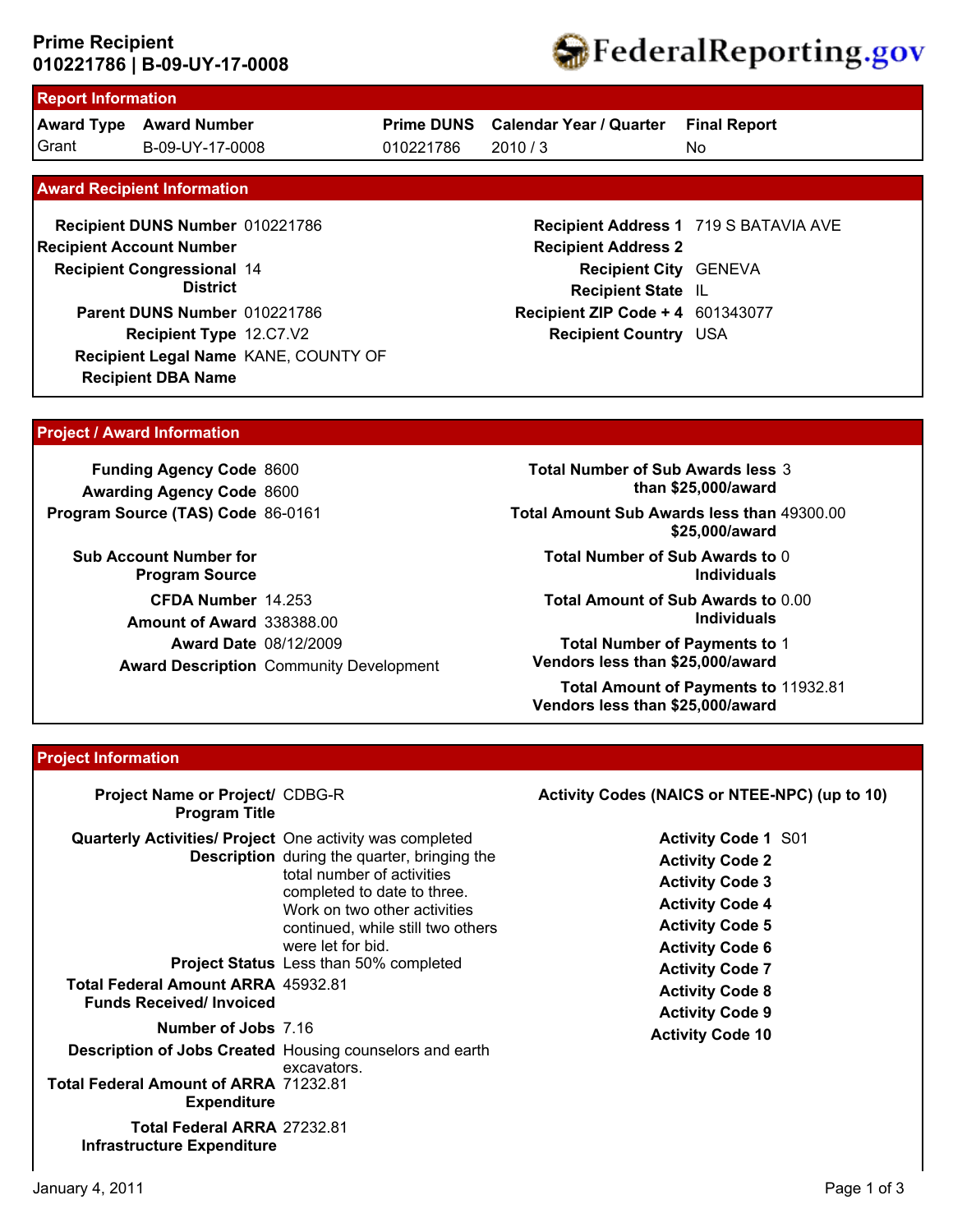## **010221786 | B-09-UY-17-0008 Prime Recipient**



| <b>Award Type</b> | <b>Award Number</b> |                                                                                                                                                                                                                                                                                 | Prime DUNS Calendar Year / Quarter | <b>Final Report</b> |
|-------------------|---------------------|---------------------------------------------------------------------------------------------------------------------------------------------------------------------------------------------------------------------------------------------------------------------------------|------------------------------------|---------------------|
| Grant             | B-09-UY-17-0008     | 010221786                                                                                                                                                                                                                                                                       | 2010/3                             | No                  |
|                   |                     | Infrastructure Purpose and Construction of a sidewalk to<br>Rationale connect a residential area with<br>the community's central<br>business district.<br>Replacement of a restrictive<br>culvert and retaining wall to<br>reduce off-stream flooding in a<br>residential area. |                                    |                     |